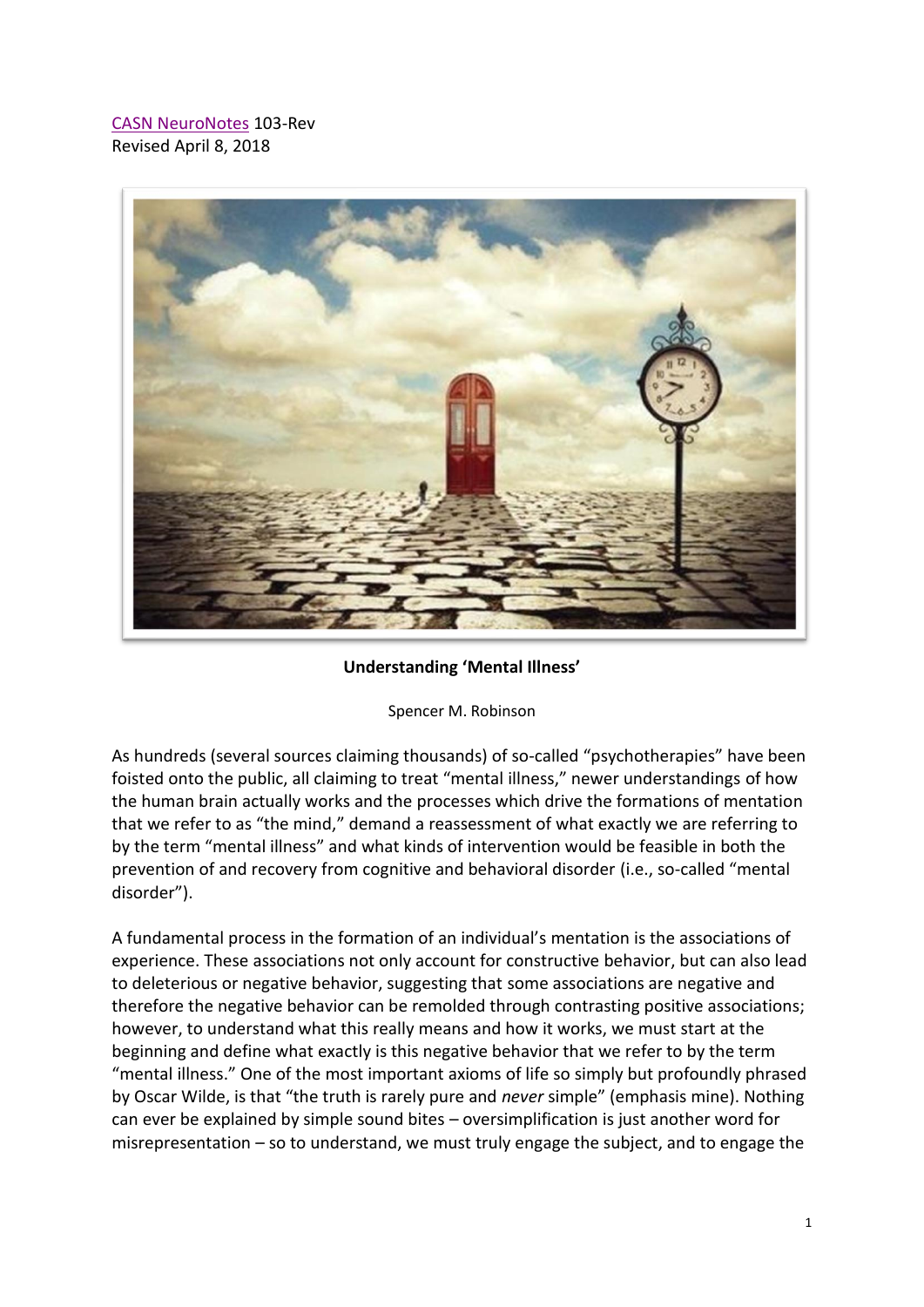subject, we must first and foremost clearly define what it is that we are seeking to understand. In this case, it demands that we understand what exactly *is* "mental illness." I recently designed a course entitled "Healing the Mind" that seeks to clarify major issues in the concept of mental illness by critiquing how mental illness may be defined and examining the criteria by which different modalities are applied in its treatment. The course reexamines basic questions concerning mental illness and its treatment. What are the basic psychological needs that maintain a cognitive cohesion for effective social integration and self-fulfillment and how are these needs molded by cultural parameters? Is mental illness in one culture mental health in another? At what point in a person's behavior does it become labeled mentally ill? By what criteria? We are all unique, each with unique goals, dreams, rules and philosophy of life. How do we distinguish uniqueness from mental illness?

Sometimes through circumstances beyond one's control, one may experience a highly traumatizing event unpalatable to one's sense of acceptable reality or become trapped in a long-term situation fundamentally antagonistic to one's very core of being. In such cases the roots of one's self-cohesion may be severely undermined, threatening the disintegration of self-conception. In these circumstances defense mechanisms – instilled in the human brain and its cognitive engine through evolutionary development – switch on cognitive screens that reduce perception, or in greater exigency, distort or even block out the offending environment in preserving some sense of self-identity and protecting the brain from more serious damage to neural tissue that occurs in physiological response to such direct assault on the threads of being. Is this not mental health rather than mental illness, analogous to the immune system producing inflammation, swelling, fever, pus, and associated pain in isolating and killing invading microorganisms in maintaining bodily health?

How are we to define mental illness and treat it? What constitutes cognitive and behavioral balance? What is the implication of the sick society on the understanding of mental health? What are the social/environmental conditions that cause cognitive and behavioral imbalance? What mechanisms in the brain maintain cognitive and behavioral balance? What techniques may be applied to recruit these mechanisms and how do they work? These are the questions answered by the theoretical perspectives and emergent principles forming the basis of the innovative modality of Cognitive Neuroeducation (CNE).

In answering these questions, CNE constructs a very basic outline of cognitive neurophysiology as the foundation for a model of the mind that explains human behavior and the characteristics that define us as uniquely human, unveiling the genesis of cognitive and behavioral disorder and the principles that may be applied in effecting the prevention and remediation thereof. The categories of this outline are as follows:

The Social Brain – An Evolutionary Development of the Anatomically Modern Human (AMH)

- Learned vs. preprogrammed behavior
	- o Fixed action patterns vs. pseudo-fixed action patterns
	- o Genotype, phenotype and affective profile
- Cooperation: The key to human survival
- Formation of the human social brain
- Behavioral precepts of the social brain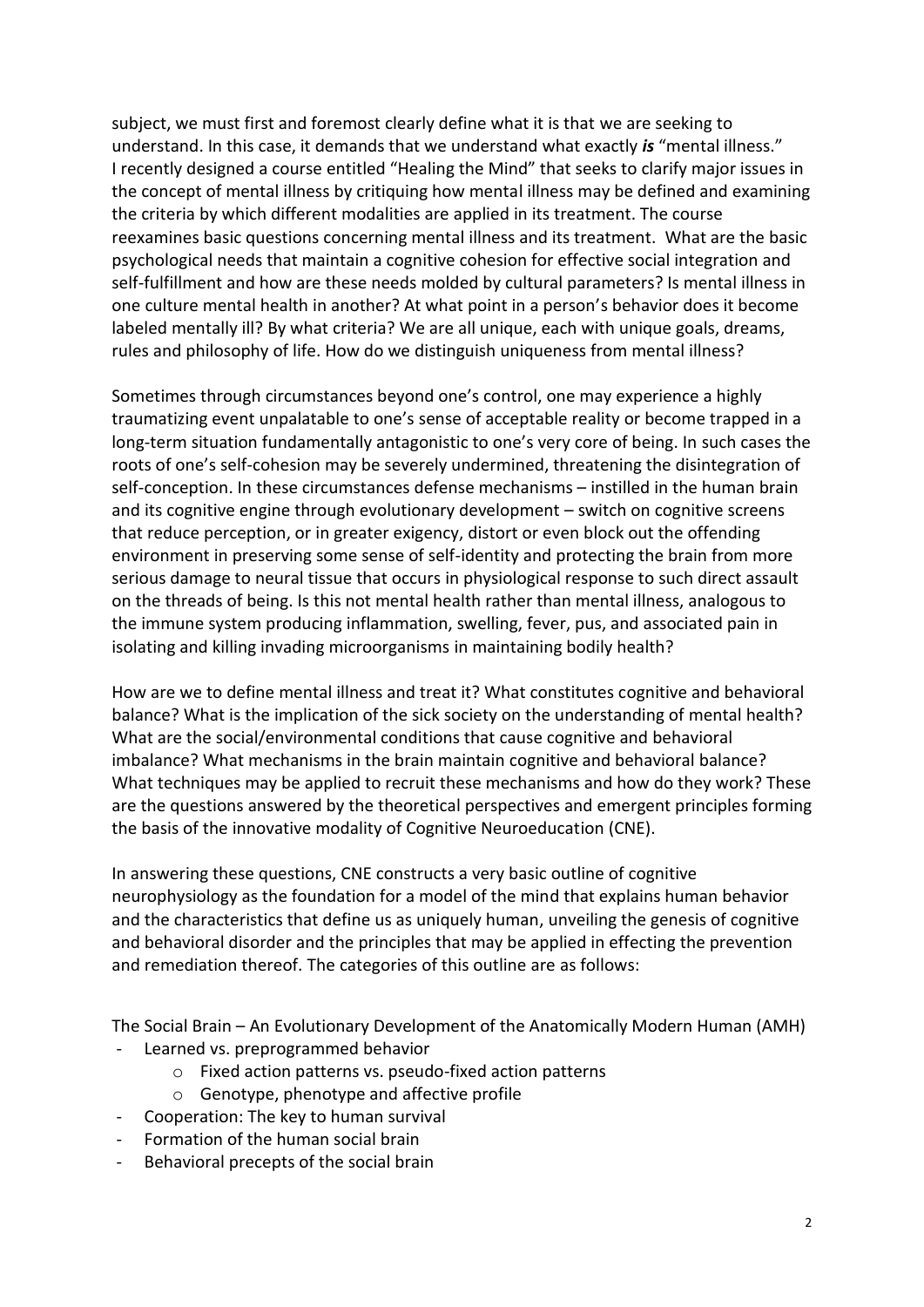- Human experience as social phenomena
- Learning: The central operating principle of the social brain
	- o Learning as social interaction
	- o Learning as the medium of socialization
	- $\circ$  Learning as phenotype [genotype + learning (experience) = phenotype (self)]
	- o Apperception: The mechanism of learning

Neurophysiological Processes of Cognition and Learning in the Human Brain

- Neuroplasticity The principal neurophysiological mechanism of the human brain though which apperception occurs
	- o Neurons, neuronal firing and the synaptic interface
		- The anatomy of a neuron
		- The basic principles of neuronal firing
		- The chemical synapse and the propagation of the neuron spike
		- The electrical synapse
		- Synaptic interaction
	- o Synaptic strength modulation
		- The Hebbian model of long-term potentiation (LTP) and long-term depression (LTD) and non-Hebbian and anti-Hebbian forms
			- Homosynaptic plasticity
			- Heterosynaptic plasticity
				- o Modulatory input-dependent plasticity
		- Synaptic blooming (synaptogenesis) and pruning (synaptic elimination)
		- Glial cells and their function in the human brain
	- o Neurocircuits and the formation of neuronal networks in the brain

Neuroplasticity, apperception, and the formation of the mind

- Apperception as attention, apperception as perception/interpretation, apperception as learning, apperception as memory
- Emotive imprinting as a function of perception/interpretation
- Language as both the medium for more acute perception and fluid communication integral to early group survival in human evolution, as well as the cognitive facilitator for the evolutionary by-product of higher-order conceptualization and abstract reasoning

Cognition, Mind, Behavior and Consciousness

- Cognition as associations of data encoded in the constant instantaneously changing patterns of encephalic neuronal interconnectivity
- Consciousness refers to the liminal-supraliminal mentation and voluntary action in relation to the perceived external environment as driven by the continuous highly condensed filtered summation of an individual's cognitive schema formed from the moment-to-moment revolving multi-axis constructions of the autonomic cognitive processing engine of the individual
- The mind as the sum total of the dynamic interaction of an individual's cognitive constructs and the interface between cognition (i.e., the cognitive schema) and conscious behavior
- Behavior as the expression of the mind in interaction with self and the external environment. (Technically, the mind *is* behavior since an individual's mental state and thinking are manifestations of an individual's unique behavioral orientation and set of unique behavioral characteristics, so a distinction must be made between behavior that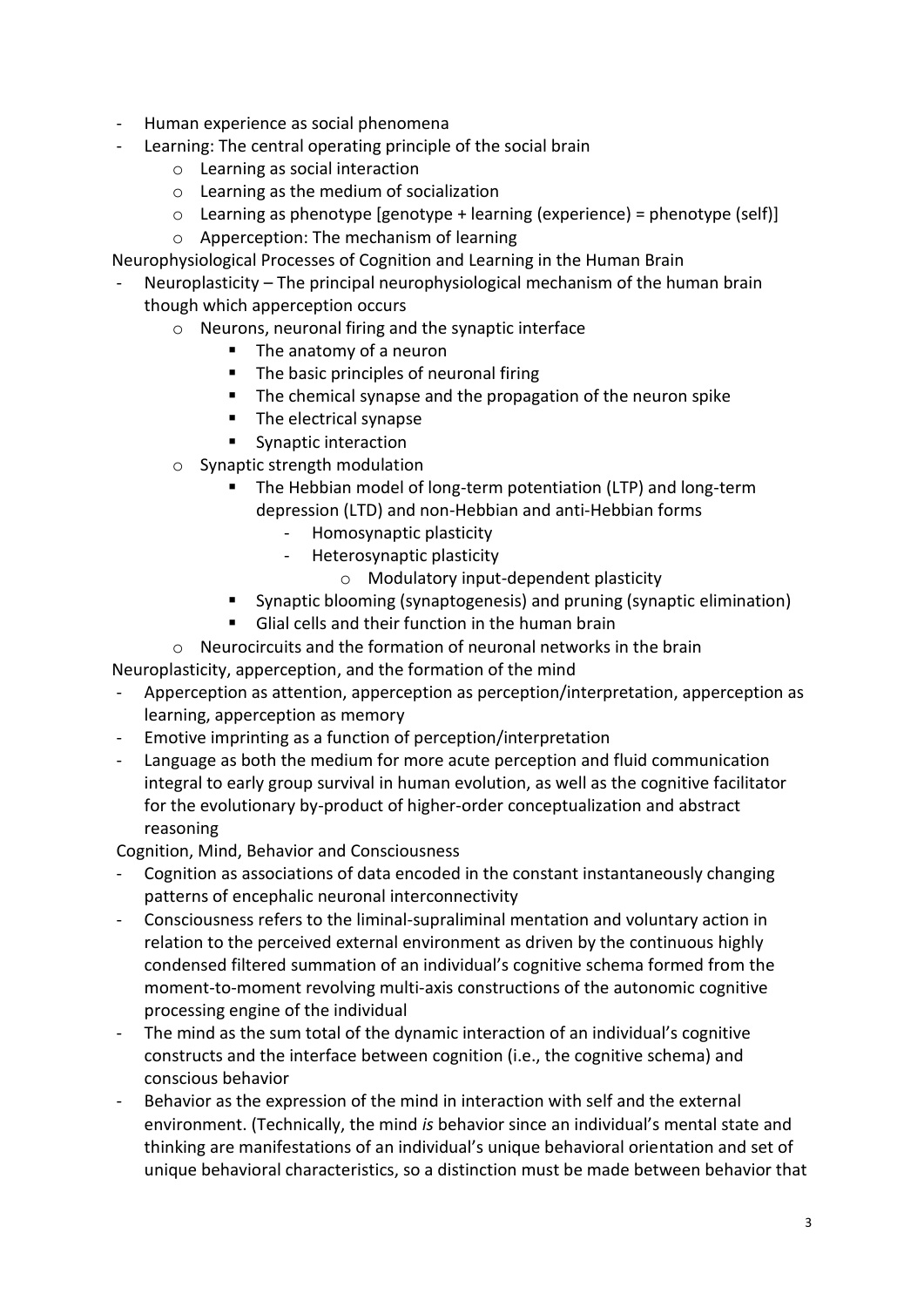constitutes the mind in toto and *conscious* behavior as a subset of liminal-supraliminal interaction directed by the mind.)

- Learning, positive behavior, synaptic connections and the enriched environment
- Neuroplasticity and the critical interaction between learning, social integration, cognition and behavior – encephalic neuronal interconnectivity, the mass action principle and encephalic neuronal connection strength modulation
- Acquired cognitive and behavioral dysfunction the genesis thereof and the principles of prevention and recovery therefrom

Enlarging on the latter topic of the genesis of acquired cognitive and behavioral dysfunction and the principles of prevention thereof and recovery therefrom, a more detailed explanation is provided below.

Through the process of evolution, by which the human brain developed as a social brain, whereby all learning and behavior is constructed within the ongoing mechanism of socialization and all experience is internalized in a social context, behavior is a product of, and response to, social integration or lack thereof -- as socialization is defined as the internalization of experience (the interpretation and registration of information; i.e., the process of learning) shaped through the social milieu and its prevailing dictates as a function of the biological predisposition forged from the evolutionary process of the formation of the social brain of the anatomically modern human. With the exception of tissue degradation from organic pathology or physical injury, all acquired psychological problems, i.e., all acquired behavioral or cognitive problems, may then be said to be social integration problems — and since socialization and human behavior are learned and not prewired, all behavioral or cognitive problems are, in effect, learning problems.

Succinctly, since behavior is the expression of the mind in interaction with self and the external environment, and the mind is the resolution of cognition (the interface between cognition and conscious behavior), any behavioral problem is in fact born from a cognitive problem, the two terms are completely interlinked and both a cognitive problem and a behavioral problem translate into a problem of social integration, which in turn translates into a problem of learning. Learning is the process by which social integration is achieved, and social integration defines the extent to which cognition and behavior are effectively adjusted for positive, self-actualizing interaction with one's environment.

The emphasis then on both the prevention of and recovery from cognitive and behavioral disorder must be on learning by broadly exercising cognitive processes and stimulating the neuroplasticity of the brain, not only to optimize deep, enduring learning outcomes in and out of the classroom but also to effect positive, self-actualizing social integration. CNE achieves such outcomes through 1) absorbing content and engaged activities in an enriched environment of interaction; 2) a dialogic foundation of critical, sensitive, and constructive feedback and interpersonal bonding within a highly cohesive group dynamic; and 3) the facilitation of the voice of the individual.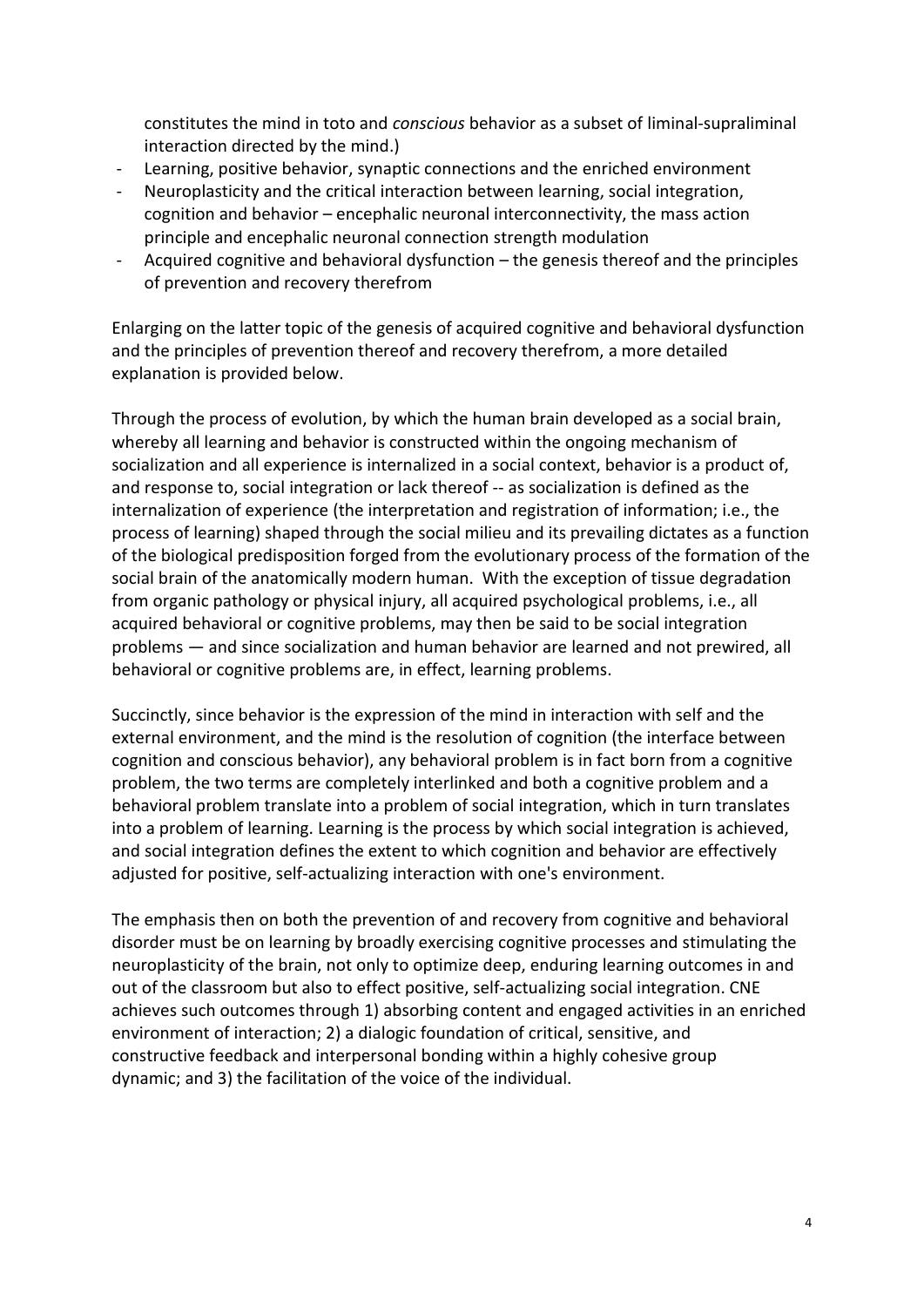## **Insights on Being Human**

While we can understand human behavior and the human mind from a perspective that defines how we are a unique taxon within the animal kingdom, and can logically explain human fundamental behavioral characteristics and their evolutionary origins, such explanations give us no real understanding of the *essence* of being human. Understanding our essence is certainly no less important than understanding the biological determinants of evolution and the neurophysiology that makes us what we are. No doubt many would argue that understanding the essence of being human is of far more importance than understanding our evolutionary journey and neurophysiological makeup. But how do we understand that essence – how do we even start to examine what it might be? Since it is through our cognitive constructions that our own self-identity is created and the meaning of the world is formed, the object of our examination must be the mind, not as a constellation of cognitive machinery, but as an individual identity aware of its own mortality interacting with the world of its own construction. What does it feel like to be human, to be alive, to navigate the social boundaries of our own making – to live in the palaces and dungeons that we have constructed in our own minds? How do we begin this exploration – can we simply introspectively examine our own experiences of life? No, because we can never be sure that the experiences of our own experience are not just ever-tightening circles of self-reinforcing distortion entrapped within the walls of our limited cognitive constructions. As social beings, we learn to understand the world around us through social reinforcement, therefore we need to look into the experiences of others to validate our own.

Wilhelm Dilthey, in introducing a systematic methodology for the study of the human condition, argued around the turn of the  $20<sup>th</sup>$  century that individual consciousness, a phenomenon uniquely experienced by each individual, lies beyond vocabulary or verbal malleability to definitively relate in all its subtleties and paradoxes of feelings and impressions, and can never be truly known outside a single, closed, individual perspective. From the fuller understanding today of the neurophysiology of the human brain, it can be seen how even the individual perspective is severely limited, as the driving forces of conscious orientation, both multitudinous and instantaneously transformed in the everchanging complex of assemblages of cognitive constructs in the autonomic machinery of cognitive processing, are imperceptible to the slower, highly-filtered, more summary-based conscious processing apparatus. Dilthey stated that neither consciousness nor the subliminal experiences or constructs of perception that underlie consciousness, closed to intersubjective examination, could be a valid realm of study; however, essential clues to individual human experience and universal manifestations of the mind could be extracted from the *products* of human consciousness in all forms of expression such as folk tales, myths, legends, superstitions, religions, history, philosophy, scientific theories and explanations, literature and the arts, etc. – which could be studied directly, concretely, intersubjectively, and analyzed in critical, constructive, objective, systematic ways.

In CNE we examine conceptualizations, reactions to situations, beliefs, modes of social interaction and interpersonal relationships, emotive contours, flights of imagination, aesthetic visions, creative artistry and nuance, duty, purpose, loyalty, love, spirituality, sense of destiny and myriad other products of the mind in a variety of contexts through a range of media by which we gain insights on the essence of being human. We study behavior through a variety of media, learning how to interpret frames of meaning from the interplay